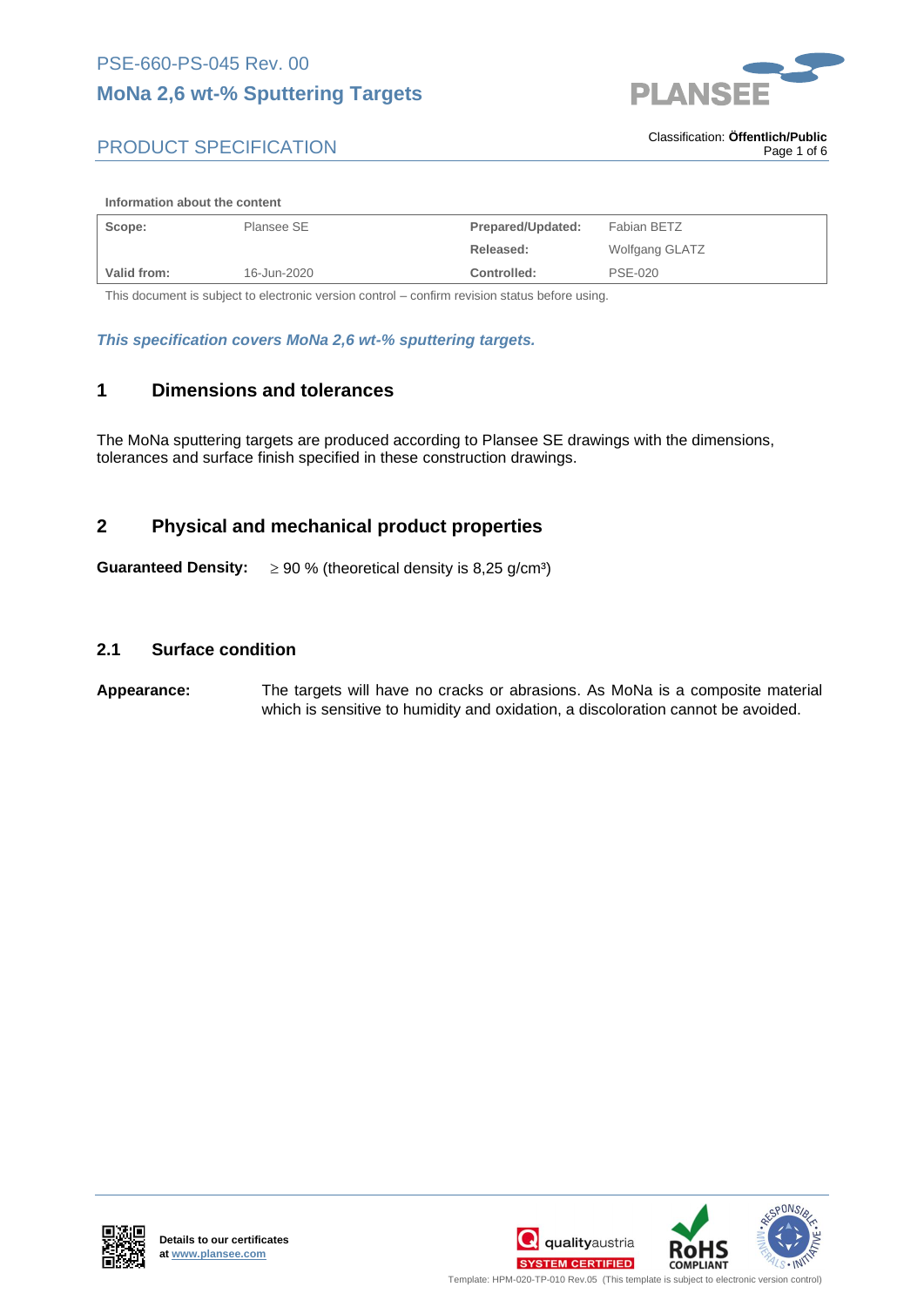## **MoNa 2,6 wt-% Sputtering Targets**



## PRODUCT SPECIFICATION

. Classification: **Öffentlich/Public** Page 2 of 6

## **3 Chemical composition**

|                                                    | <b>Plansee</b>                               | <b>EU-Directive</b>              |
|----------------------------------------------------|----------------------------------------------|----------------------------------|
| <b>Main and minor</b><br>components                | Min. content [%]                             | RoHS <sup>a)</sup>               |
| Mo                                                 | balance                                      |                                  |
| <b>Na</b>                                          | $2,6 \pm 0,2$ wt.%                           |                                  |
| <b>Purity</b>                                      | Min. 99,97 % b)                              |                                  |
| <b>Impurities</b>                                  | <b>Max. values</b><br>[ $\mu$ g/g] $\circ$ ) | Max. values<br>[ $\mu$ g/g] $c)$ |
|                                                    | <b>Guaranteed</b>                            |                                  |
| Al                                                 | 30                                           |                                  |
| Co                                                 | 10                                           |                                  |
| Cr                                                 | 5                                            |                                  |
| Fe                                                 | 30                                           |                                  |
| Mn                                                 | $\mathbf{2}$                                 |                                  |
| Ni                                                 | 10                                           |                                  |
| W                                                  | 1000                                         |                                  |
| $\mathsf{C}$                                       | 200                                          |                                  |
| $\mathsf O$                                        | 40000                                        |                                  |
| Cd                                                 | 5                                            | 100                              |
| Hg <sup>d</sup>                                    | 1                                            | 1000                             |
| Pb                                                 | 5                                            | 1000                             |
| Cr (VI)                                            |                                              | 1000                             |
| Organic impurities (e.g.<br>PBB, PBDE, PFOS, PFOA) | $\overline{\phantom{a}}^{**}$                | 1000                             |

a) EU-directives 2015/863/EU, 2011/65/EU and 2000/53/EC

- b) Metallic purity without W
- c)  $\mu$ g/g  $\triangleq$  ppm (mass fraction)
- d) Initial value / first up
- \*\*) The presence of Cr (VI) and organic impurities can definitely be excluded because of the production process (heat treatment at temperatures above 1000 °C).

The chemical composition is continuously checked by means of random sampling. The sampling inspection plan, analysis and evaluation methods are determined in the internal instruction PSE-020-WI-003. The application of the measured values for the chemical analysis is defined in PSE-680-WI-001.

*Remarks:* The specified physical and chemical characteristics are disclosed not regarding measurement accuracy.







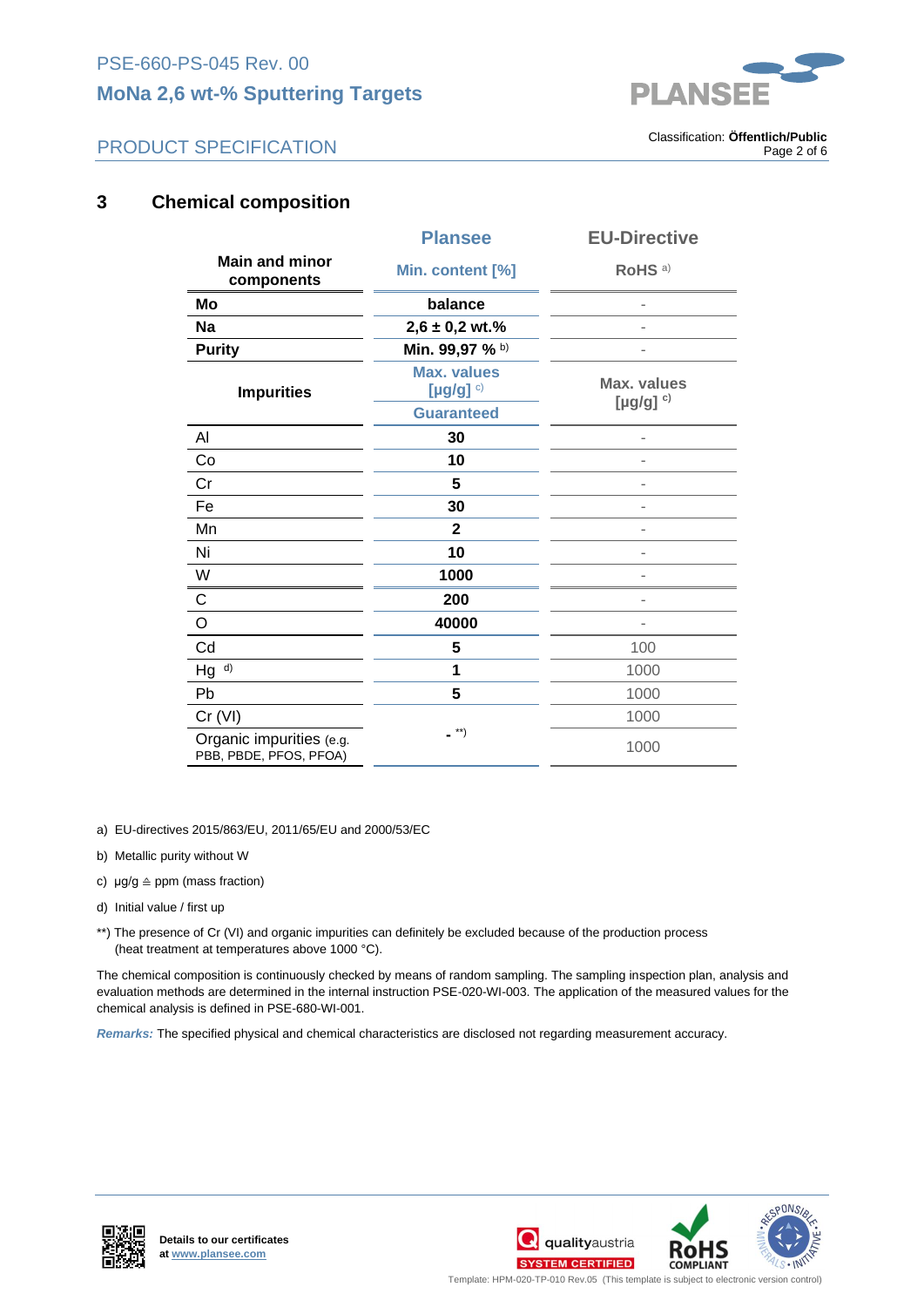

. Classification: **Öffentlich/Public**

Page 3 of 6

## PRODUCT SPECIFICATION

## **4 Packaging, labelling, storage and certification**

#### **4.1 Packaging, labelling and storage**

*Standard individual packing:* The target is vacuum-sealed in an Al-coated foil or plastic foil with barrier layer and desiccant, which is put into a transportation box.

#### *Each package will be provided with a label with the following information:*

| producer's name:                     | Plansee SE |
|--------------------------------------|------------|
| product description incl. dimension: | WxLxH      |
| drawing number:                      |            |
| order number:                        |            |
| machining batch no.:                 |            |
| weight:                              | kg         |

**The targets must be kept in a dry place and protected from mechanical damage.** The shelf time for the vacuum-packed targets shall be 6 months from the shipping date under the following storage conditions <sup>a)</sup>. However, the customer is recommended to use the targets within 3 months. Immediately before installation a discoloration cannot be avoided.

**a) Storage conditions: temperature: 22 ± 4 °C; relative humidity of the air: ≤ 50 %; atmospheric pressure: approx. 1000 mbar.**

#### **4.1.1 Handling Recommendation**

According to Appendix 1.

#### **4.2 Inspection documents**

All targets manufactured by Plansee SE will be certified including the following information:

#### **4.2.1 Identification**

The target batch number and target number are indicated.

#### **4.2.2 Chemical composition**

Inspection certificate 3.1 according to EN 10204:2004 (chemical elements see section 3).

#### **4.2.3 Dimensions**

Actual values of length [mm], width [mm] or diameter [mm] and thickness [mm] of the sputtering target.

#### **4.2.4 Weight**

Actual measured value [kg].







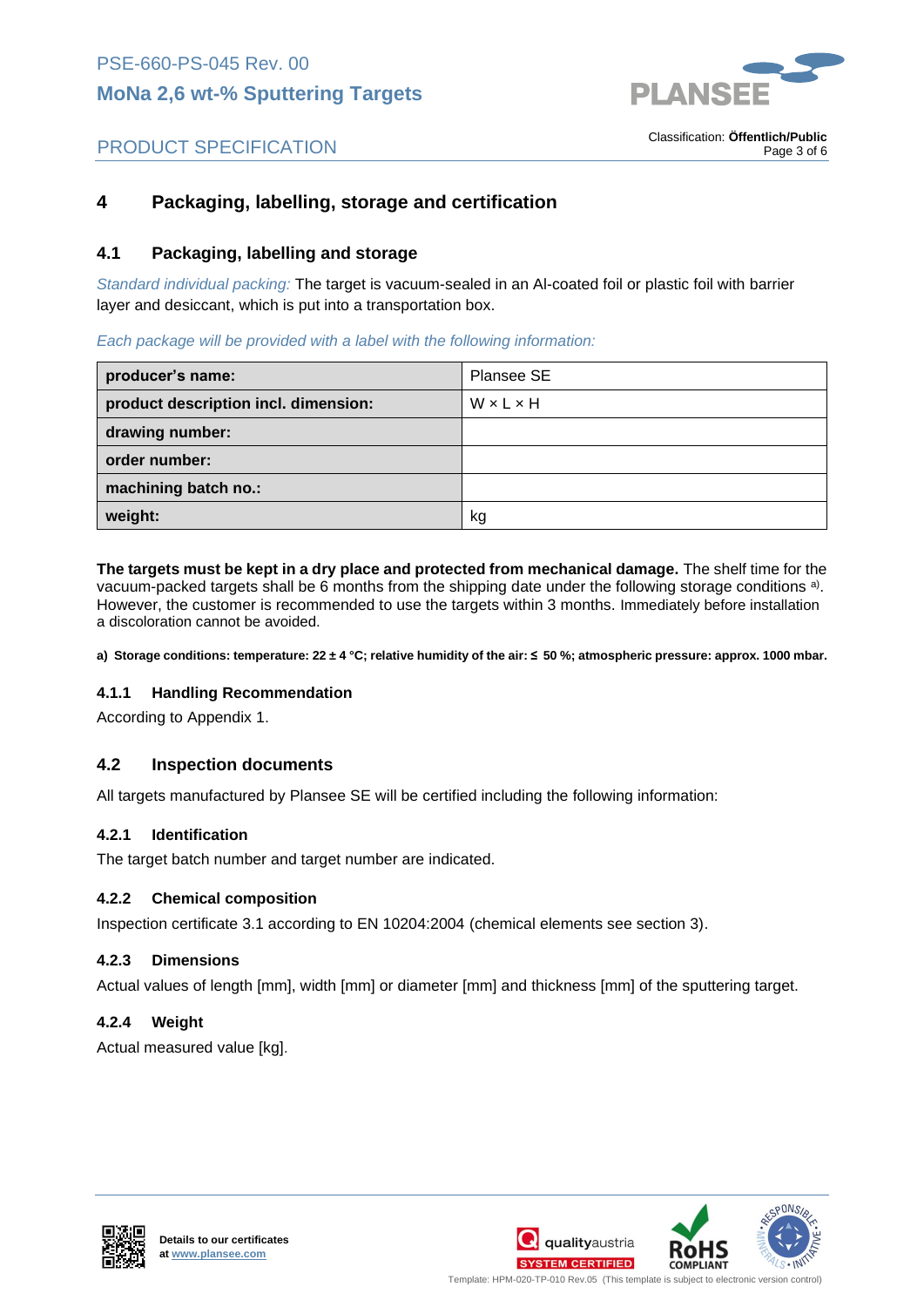

## PRODUCT SPECIFICATION

. Classification: **Öffentlich/Public** Page 4 of 6

## **5 Order instructions**

Please quote following information when ordering:

- **a** dimensions
- quality (the number of this specification **must** be mentioned)  $\mathbb{R}^2$
- **a** quantity (number of targets)
- *for special packing:* specification of packaging 圝

For further information on our delivery possibilities, please consider our http://www.plansee.com

## **6 Referenced standards**

The standards applied for the test methods are listed in the Plansee standard InfoBase and are made available upon request.



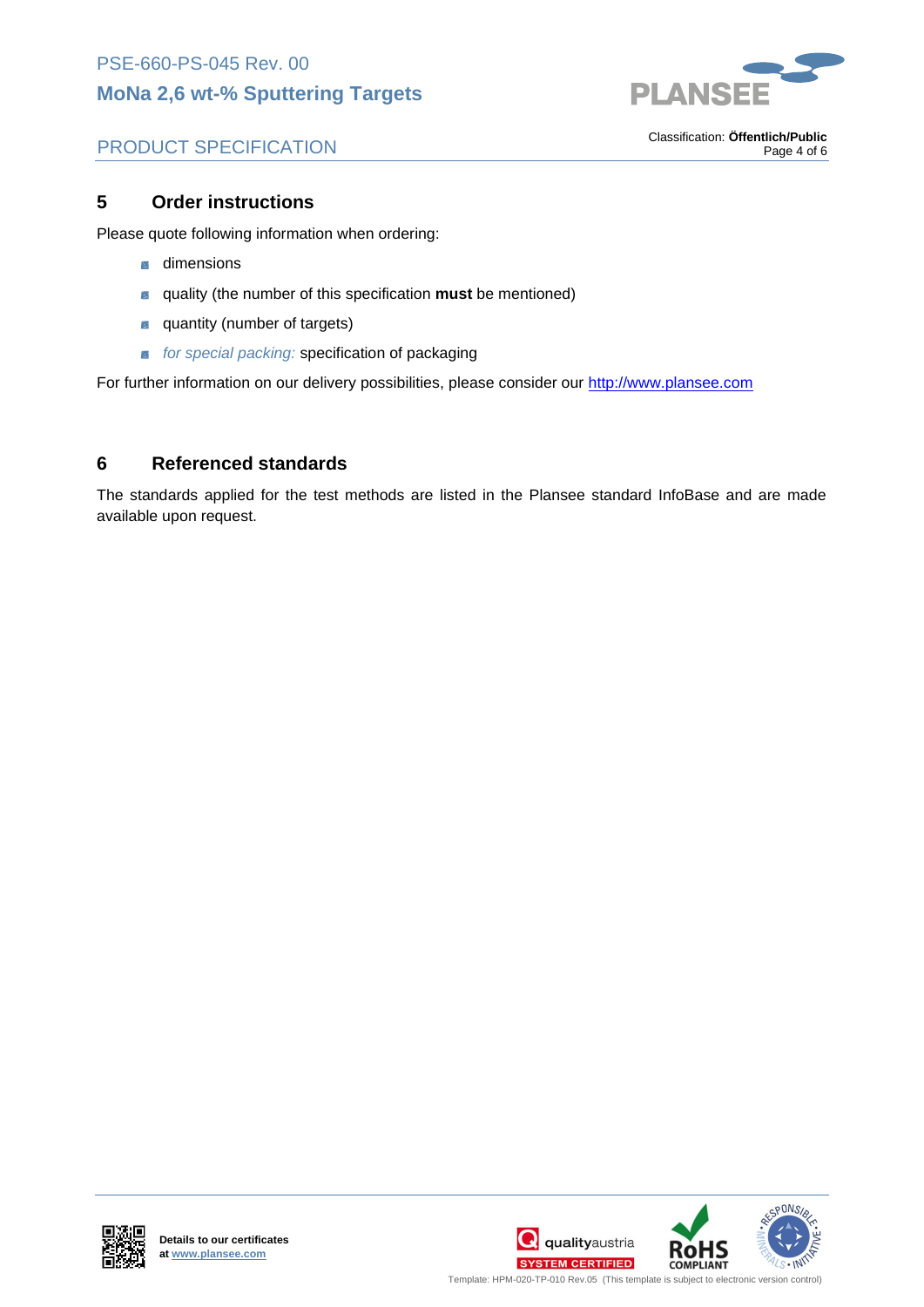# PLANSEI

## PRODUCT SPECIFICATION

. Classification: **Öffentlich/Public** Page 5 of 6

#### *Changes to last version:*

Replacement for PS-CFT-024

- **new document numbering key**
- × new document layout
- section 3: adaption of chemical impurities (Al, C and O) ×
- section 3: RoHS directive appellation updated
- section 4.1: drawing number added  $\mathbb{R}^2$
- section 5: specification of in case of special packaging